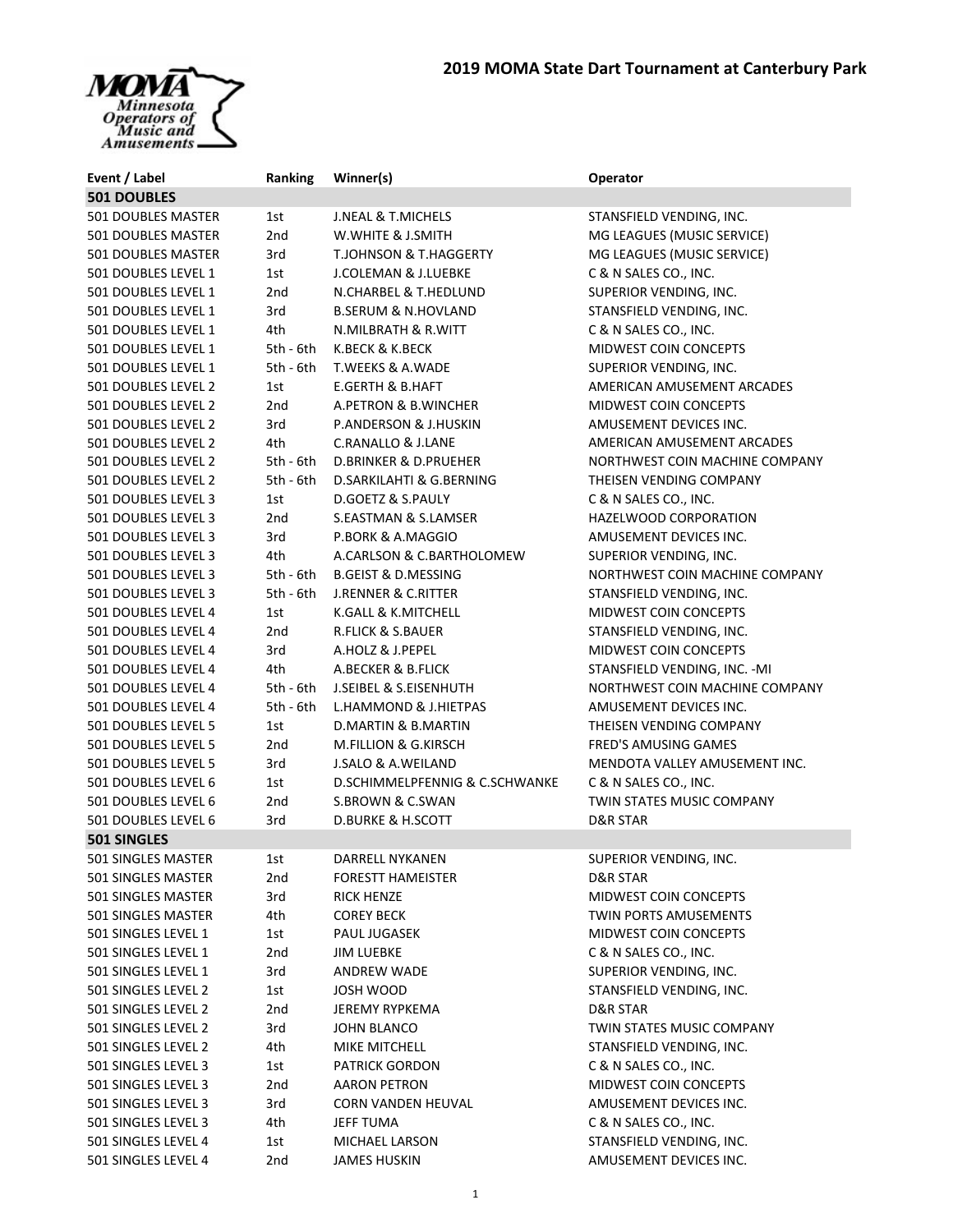

| 501 SINGLES LEVEL 4                | 3rd         | <b>JOSH ROBINSON</b>                                            | D&R STAR                                               |
|------------------------------------|-------------|-----------------------------------------------------------------|--------------------------------------------------------|
| 501 SINGLES LEVEL 4                | 4th         | <b>MATT HARRISON</b>                                            | NORTHWEST COIN MACHINE COMPANY                         |
| 501 SINGLES LEVEL 4                | 5th - 6th   | <b>DJ DEKNIKKER</b>                                             | MG LEAGUES (MUSIC SERVICE)                             |
| 501 SINGLES LEVEL 4                | 5th - 6th   | <b>SPENCER BAUER</b>                                            | STANSFIELD VENDING, INC.                               |
| 501 SINGLES LEVEL 5                | 1st         | <b>JAMIE CALKINS</b>                                            | SUPERIOR VENDING, INC.                                 |
| 501 SINGLES LEVEL 5                | 2nd         | <b>ANDY BECKER</b>                                              | STANSFIELD VENDING, INC.                               |
| 501 SINGLES LEVEL 5                | 3rd         | LOGAN MCCOLLOCH                                                 | D&R STAR                                               |
| 501 SINGLES LEVEL 5                | 4th         | NIKKI ZEBELL                                                    | C & N SALES CO., INC.                                  |
| 501 SINGLES LEVEL 5                | $5th - 6th$ | <b>DEREK KNOTT</b>                                              | MENDOTA VALLEY AMUSEMENT INC.                          |
| 501 SINGLES LEVEL 5                | 5th - 6th   | MIKE MOUGHAN                                                    | THEISEN VENDING COMPANY                                |
| 501 SINGLES LEVEL 5                | 7th - 8th   | ANDREW MUELLER                                                  | <b>MIDWEST COIN CONCEPTS</b>                           |
| 501 SINGLES LEVEL 5                | 7th - 8th   | <b>BILLY CROSS</b>                                              | MG LEAGUES (MUSIC SERVICE)                             |
| 501 SINGLES LEVEL 6                | 1st         | <b>RON STANG</b>                                                | C & N SALES CO., INC.                                  |
| 501 SINGLES LEVEL 6                | 2nd         | <b>BRIAN FLICK</b>                                              | STANSFIELD VENDING, INC.                               |
| 501 SINGLES LEVEL 6                | 3rd         | DYLAN KAPOLCZYNSKI                                              | C & N SALES CO., INC.                                  |
| 501 SINGLES LEVEL 6                | 4th         | <b>MIKE GUTHRIE</b>                                             | SUPERIOR VENDING, INC.                                 |
| 501 SINGLES LEVEL 6                | 5th - 6th   | <b>JOEY HALUPZOK</b>                                            | AMERICAN AMUSEMENT ARCADES                             |
| 501 SINGLES LEVEL 6                | 5th - 6th   | <b>NATE REINHARDT</b>                                           | C & N SALES CO., INC.                                  |
| 501 SINGLES LEVEL 6                | 7th - 8th   | <b>RICH DRZYMALA</b>                                            | SUPERIOR VENDING, INC.                                 |
| 501 SINGLES LEVEL 6                | 7th - 8th   | <b>SHAWN PETERS</b>                                             | AMUSEMENT DEVICES INC.                                 |
| 501 SINGLES LEVEL 7                | 1st         | <b>COREY WELBON</b>                                             | MG LEAGUES (MUSIC SERVICE)                             |
| 501 SINGLES LEVEL 7                | 2nd         | <b>DUSTY PRUEHER</b>                                            | NORTHWEST COIN MACHINE COMPANY                         |
| 501 SINGLES LEVEL 7                | 3rd         | <b>TROY HUGHES</b>                                              | AMERICAN AMUSEMENT ARCADES                             |
| 501 SINGLES LEVEL 7                | 4th         | <b>DUSTIN SCHIMMELPFENNIG</b>                                   | C & N SALES CO., INC.                                  |
| 501 SINGLES LEVEL 7                | 5th - 6th   | <b>APRIL PATTERSON</b>                                          | FRED'S AMUSING GAMES                                   |
| 501 SINGLES LEVEL 7                | 5th - 6th   | <b>TRAVIS BAKER</b>                                             | <b>D&amp;R STAR</b>                                    |
| 501 SINGLES LEVEL 8                | 1st         | KAYLA GALL                                                      | MIDWEST COIN CONCEPTS                                  |
| 501 SINGLES LEVEL 8                | 2nd         | <b>JUSTIN SALO</b>                                              | MENDOTA VALLEY AMUSEMENT, INC.                         |
| 501 SINGLES LEVEL 8                | 3rd         | DANIELLE GROTZINGER                                             | C & N SALES CO., INC.                                  |
| 501 SINGLES LEVEL 8                | 4th         | LINSAY HAMEISTER                                                | D&R STAR                                               |
| <b>501 TEAM</b>                    |             |                                                                 |                                                        |
|                                    |             |                                                                 |                                                        |
| 501 TEAM MASTER<br>501 TEAM MASTER | 1st         | <b>DONKEY PUNCHERS</b><br><b>BILLY &amp; THE BUTTON PUSHERS</b> | MG LEAGUES (MUSIC SERVICE)                             |
|                                    | 2nd         | <b>FLIGHTING IRISH</b>                                          | NORTHWEST COIN MACHINE COMPANY                         |
| 501 TEAM MASTER                    | 3rd         |                                                                 | C & N SALES CO., INC.                                  |
| 501 TEAM MASTER                    | 4th         | WE GOT WOOD                                                     | SUPERIOR VENDING, INC.<br><b>MIDWEST COIN CONCEPTS</b> |
| 501 TEAM LEVEL 1                   | 1st         | <b>FORESKINNY</b>                                               |                                                        |
| 501 TEAM LEVEL 1                   | 2nd         | BAZINGA 2.0                                                     | SUPERIOR VENDING, INC.                                 |
| 501 TEAM LEVEL 1                   | 3rd         | SECOND SHOT                                                     | STANSFIELD VENDING, INC.                               |
| 501 TEAM LEVEL 1                   | 4th         | <b>QUACK ATTACK</b>                                             | C & N SALES CO., INC.                                  |
| 501 TEAM LEVEL 2                   | 1st         | <b>KNUCKLEHEADS</b>                                             | C & N SALES CO., INC.                                  |
| 501 TEAM LEVEL 2                   | 2nd         | VAULT TRAILER PARK ALLSTARS                                     | STANSFIELD VENDING, INC.                               |
| 501 TEAM LEVEL 2                   | 3rd         | <b>JAMAICAN HOPSCOTCH</b>                                       | SUPERIOR VENDING, INC.                                 |
| 501 TEAM LEVEL 2                   | 4th         | SHAMOMN                                                         | THEISEN VENDING COMPANY                                |
| 501 TEAM LEVEL 2                   | 5th - 6th   | 1 MORE QUICK 1                                                  | C & N SALES CO., INC.                                  |
| 501 TEAM LEVEL 2                   | 5th - 6th   | <b>CORRAL BAR</b>                                               | STANSFIELD VENDING, INC.                               |
| 501 TEAM LEVEL 3                   | 1st         | KIND OF A BIG DEAL                                              | C & N SALES CO., INC.                                  |
| 501 TEAM LEVEL 3                   | 2nd         | LOCKED & LOADED                                                 | D&R STAR                                               |
| 501 TEAM LEVEL 3                   | 3rd         | <b>WINNERS &amp; BOOZERS</b>                                    | <b>MIDWEST COIN CONCEPTS</b>                           |
| 501 TEAM LEVEL 3                   | 4th         | TEAM EASTMAN                                                    | HAZELWOOD CORPORATION                                  |
| 501 TEAM LEVEL 3                   | 5th - 6th   | <b>TEAM HALUPTZOK</b>                                           | AMERICAN AMUSEMENT ARCADES                             |
| 501 TEAM LEVEL 3                   | 5th - 6th   | <b>VIKINGS ROCK</b>                                             | C & N SALES CO., INC.                                  |
| 501 TEAM LEVEL 4                   | 1st         | <b>CORRAL BIG TREES</b>                                         | STANSFIELD VENDING, INC.                               |
| 501 TEAM LEVEL 4                   | 2nd         | <b>SUNSET TAVER</b>                                             | STANSFIELD VENDING, INC.                               |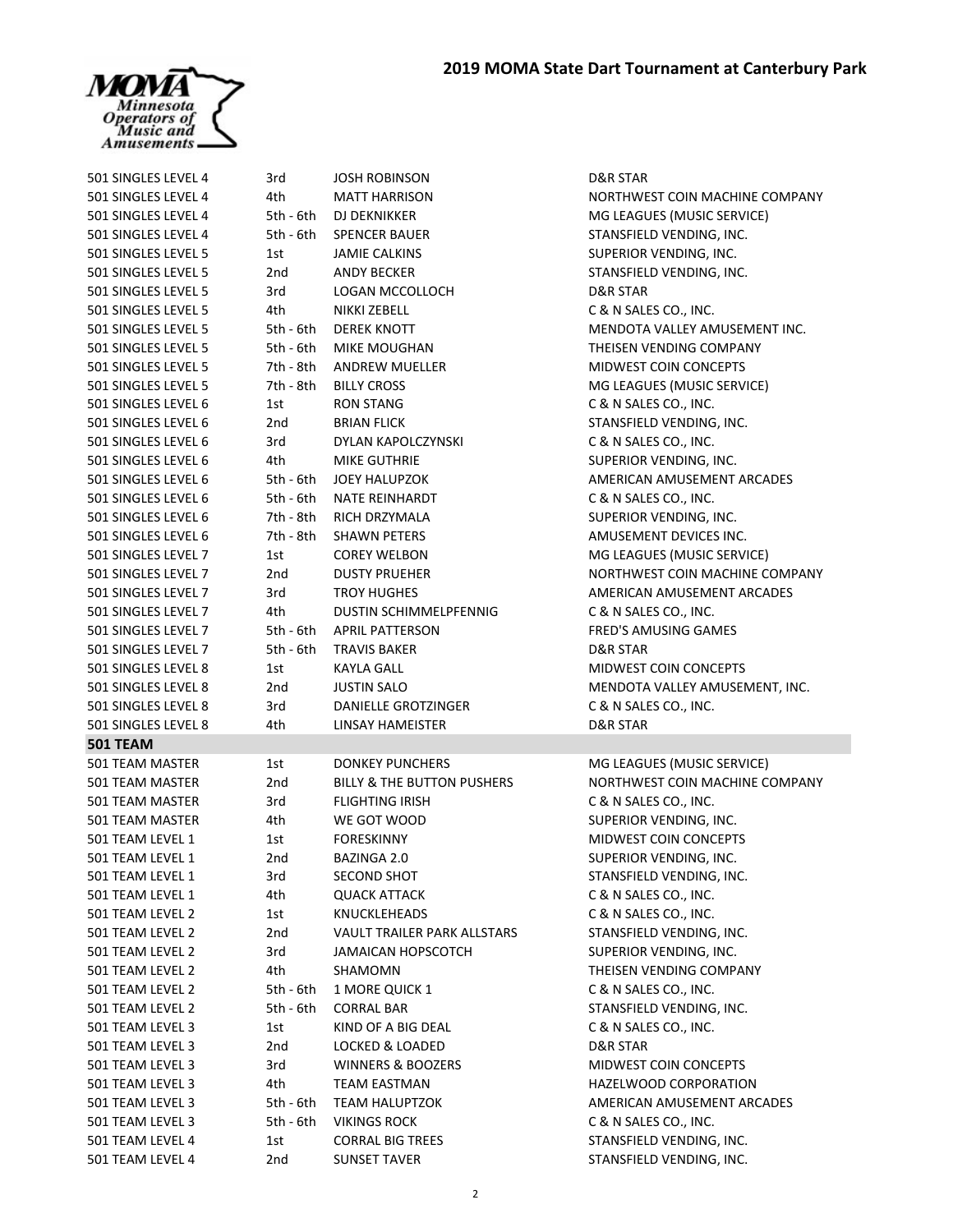

| 501 TEAM LEVEL 4                                                 | 3rd       | <b>HATTRICKS &amp; HALFTONS</b>       | C & N SALES CO., INC.                                  |
|------------------------------------------------------------------|-----------|---------------------------------------|--------------------------------------------------------|
| 501 TEAM LEVEL 4                                                 | 4th       | <b>TEAM SCHUEBEL</b>                  | SUPERIOR VENDING, INC.                                 |
| 501 TEAM LEVEL 4                                                 | 5th - 6th | <b>RUSS'S REVENGE</b>                 | NORTHWEST COIN MACHINE COMPANY                         |
| 501 TEAM LEVEL 4                                                 | 5th - 6th | <b>TEAM SCOOPS</b>                    | THEISEN VENDING COMPANY                                |
| 501 TEAM LEVEL 5                                                 | 1st       | <b>SWAMP DONKEYS</b>                  | C & N SALES CO., INC.                                  |
| 501 TEAM LEVEL 5                                                 | 2nd       | <b>DRAC'S CREW</b>                    | AMERICAN AMUSEMENT ARCADES                             |
| 501 TEAM LEVEL 5                                                 | 3rd       | 4 BALD GUYS                           | STANSFIELD VENDING, INC.                               |
| 501 TEAM LEVEL 5                                                 | 4th.      | <b>FULL OF BULL</b>                   | C & N SALES CO., INC.                                  |
| 501 TEAM LEVEL 5                                                 | 5th - 6th | <b>DART MAFIA</b>                     | AMERICAN AMUSEMENT ARCADES                             |
| 501 TEAM LEVEL 5                                                 | 5th - 6th | GOOD BMS                              | SUPERIOR VENDING, INC.                                 |
| 501 TEAM LEVEL 6                                                 | 1st       | <b>DIRTY BULLS</b>                    | C & N SALES CO., INC.                                  |
| 501 TEAM LEVEL 6                                                 | 2nd       | <b>EVERY BUDDY'S</b>                  | NORTHWEST COIN MACHINE COMPANY                         |
| 501 TEAM LEVEL 6                                                 | 3rd       | SHOOT TO THRILL                       | C & N SALES CO., INC.                                  |
| 501 TEAM LEVEL 6                                                 | 4th       | <b>HEIMYS B TEAM</b>                  | C & N SALES CO., INC.                                  |
| 501 TEAM LEVEL 6                                                 | 5th - 6th | DONT GIVE A SHOT                      | C & N SALES CO., INC.                                  |
| 501 TEAM LEVEL 6                                                 | 5th - 6th | DOUBLE DYB                            | D&R STAR                                               |
| <b>CRICKET DOUBLES</b>                                           |           |                                       |                                                        |
| <b>CRICKET DOUBLES MASTER</b>                                    | 1st       | <b>B.ASCHBACHER &amp; D.NYKANEN</b>   | SUPERIOR VENDING, INC.                                 |
| <b>CRICKET DOUBLES MASTER</b>                                    | 2nd       | T.JOHNSON & T.HAGGERTY                | MG LEAGUES (MUSIC SERVICE)                             |
| <b>CRICKET DOUBLES MASTER</b>                                    | 3rd       | K.RIPP & R.HENZE                      | MIDWEST COIN CONCEPTS                                  |
| <b>CRICKET DOUBLES MASTER</b>                                    | 4th       | D.LAUDON & J.JENKINSON                | THEISEN VENDING COMPANY                                |
| <b>CRICKET DOUBLES LEVEL 1</b>                                   | 1st       | M.MITCHELL & C.MANSKE                 | STANSFIELD VENDING, INC.                               |
| <b>CRICKET DOUBLES LEVEL 1</b>                                   | 2nd       | <b>T.NAATZ &amp; J.RYPKEMA</b>        | <b>D&amp;R STAR</b>                                    |
| <b>CRICKET DOUBLES LEVEL 1</b>                                   | 3rd       | N.MILBRATH & R.WITT                   | C & N SALES CO., INC.                                  |
|                                                                  | 4th       | M.MILLER & R.MCVITTY                  | TWIN STATES MUSIC COMPANY                              |
| <b>CRICKET DOUBLES LEVEL 1</b><br><b>CRICKET DOUBLES LEVEL 1</b> | 5th - 6th | <b>B.GERLESBERGER &amp; J.JOHNSON</b> | D&R STAR                                               |
| <b>CRICKET DOUBLES LEVEL 1</b>                                   | 5th - 6th | C.WARD & T.WARD                       | AMUSEMENT DEVICES INC.                                 |
| <b>CRICKET DOUBLES LEVEL 2</b>                                   | 1st       | A.SMETANA & R.SPELTZ                  | NORTHWEST COIN MACHINE COMPANY                         |
| <b>CRICKET DOUBLES LEVEL 2</b>                                   | 2nd       | <b>D.WAGNER &amp; N.BRUNING</b>       |                                                        |
| <b>CRICKET DOUBLES LEVEL 2</b>                                   | 3rd       | <b>C.DELONG &amp; D.BAUER</b>         | MG LEAGUES (MUSIC SERVICE)<br>STANSFIELD VENDING, INC. |
| <b>CRICKET DOUBLES LEVEL 2</b>                                   | 4th       | <b>B.LIVINGSTON &amp; M.WOELM</b>     | HAZELWOOD CORPORATION                                  |
| <b>CRICKET DOUBLES LEVEL 2</b>                                   |           | <b>J.ROBINSON &amp; T.TORKELSON</b>   |                                                        |
|                                                                  | 5th - 6th | <b>J.TURPIN &amp; G.GYNILD</b>        | D&R STAR                                               |
| <b>CRICKET DOUBLES LEVEL 2</b>                                   | 5th - 6th | <b>B.FLICK &amp; S.BAUER</b>          | AMERICAN AMUSEMENT ARCADES                             |
| <b>CRICKET DOUBLES LEVEL 3</b>                                   | 1st       | <b>B.GEIST &amp; D.MESSING</b>        | STANSFIELD VENDING, INC.                               |
| <b>CRICKET DOUBLES LEVEL 3</b>                                   | 2nd       |                                       | NORTHWEST COIN MACHINE COMPANY                         |
| <b>CRICKET DOUBLES LEVEL 3</b>                                   | 3rd       | <b>B.SIEBEN &amp; T.HALLIN</b>        | <b>D&amp;R STAR</b>                                    |
| <b>CRICKET DOUBLES LEVEL 3</b>                                   | 4th       | R.STOCKWELL & T.EGGENBERGER           | SUPERIOR VENDING, INC.                                 |
| <b>CRICKET DOUBLES LEVEL 3</b>                                   | 5th - 6th | C.HARP & A.MAGGIO                     | AMUSEMENT DEVICES INC.                                 |
| <b>CRICKET DOUBLES LEVEL 3</b>                                   | 5th - 6th | <b>J.RICE &amp; A.POST</b>            | AMERICAN AMUSEMENT ARCADES                             |
| <b>CRICKET DOUBLES LEVEL 4</b>                                   | 1st       | A.RUF & M.HARRISON                    | NORTHWEST COIN MACHINE COMPANY                         |
| <b>CRICKET DOUBLES LEVEL 4</b>                                   | 2nd       | M.MELIUS & M.MOUGHAN                  | THEISEN VENDING COMPANY                                |
| <b>CRICKET DOUBLES LEVEL 4</b>                                   | 3rd       | <b>D.DVORAK &amp; N.BUSS</b>          | D&R STAR                                               |
| <b>CRICKET DOUBLES LEVEL 4</b>                                   | 4th       | J.BLANCO & J.BAILEY                   | <b>TWIN STATES MUSIC COMPANY</b>                       |
| <b>CRICKET DOUBLES LEVEL 4</b>                                   | 5th - 6th | M.KHANG & D.LARSON                    | AMERICAN AMUSEMENT ARCADES                             |
| <b>CRICKET DOUBLES LEVEL 4</b>                                   | 5th - 6th | <b>S.PETERS &amp; B.HAUFSCHILDT</b>   | AMUSEMENT DEVICES INC.                                 |
| <b>CRICKET DOUBLES LEVEL 5</b>                                   | 1st       | <b>B.CROSS &amp; C.WELBON</b>         | MG LEAGUES (MUSIC SERVICE)                             |
| <b>CRICKET DOUBLES LEVEL 5</b>                                   | 2nd       | <b>L.HAMMOND &amp; J.HIETPAS</b>      | AMUSEMENT DEVICES INC.                                 |
| <b>CRICKET DOUBLES LEVEL 5</b>                                   | 3rd       | <b>G.MARAH &amp; K.OJA</b>            | AMERICAN AMUSEMENT ARCADES                             |
| <b>CRICKET DOUBLES LEVEL 5</b>                                   | 4th       | K.ROPPEAU & S.BROWN                   | <b>TWIN STATES MUSIC COMPANY</b>                       |
| <b>CRICKET DOUBLES LEVEL 5</b>                                   | 5th - 6th | <b>B.JENSEN &amp; M.HARTMAN</b>       | C & N SALES CO., INC.                                  |
| <b>CRICKET DOUBLES LEVEL 5</b>                                   | 5th - 6th | <b>J.SATHOFF &amp; D.LAMONT</b>       | C & N SALES CO., INC.                                  |
| <b>CRICKET DOUBLES LEVEL 5</b>                                   | 7th - 8th | A.FRANZ & J.SAFE                      | THEISEN VENDING COMPANY                                |
| <b>CRICKET DOUBLES LEVEL 5</b>                                   | 7th - 8th | J.PEAVEY & D.BOYLE                    | MIDWEST COIN CONCEPTS                                  |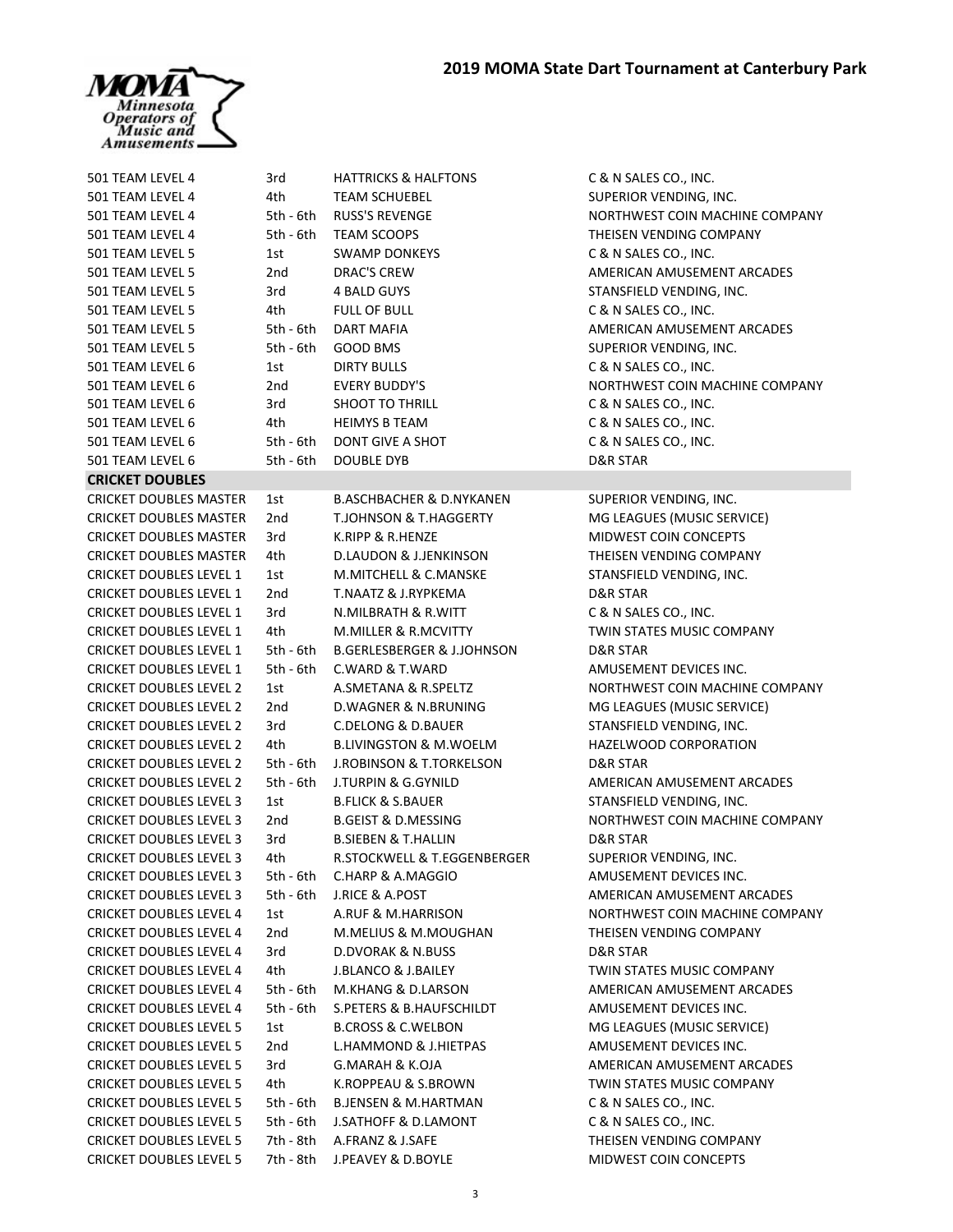

| <b>CRICKET DOUBLES LEVEL 6</b> | 1st             | J.HOOSLINE & T.SCHMITZ            | THEISEN VENDING COMPANY              |
|--------------------------------|-----------------|-----------------------------------|--------------------------------------|
| <b>CRICKET DOUBLES LEVEL 6</b> | 2nd             | <b>C.SCHAAF &amp; J.EVANS</b>     | C & N SALES CO., INC.                |
| <b>CRICKET DOUBLES LEVEL 6</b> | 3rd             | <b>M.BARRETTE &amp; E.KUMMERR</b> | MENDOTA VALLEY AMUSEMENT INC.        |
| <b>CRICKET DOUBLES LEVEL 6</b> | 4th             | <b>J.LANGE &amp; K.LANGE</b>      | C & N SALES CO., INC.                |
| <b>CRICKET DOUBLES LEVEL 6</b> | 5th - 6th       | J.BAGUHN & J.OLSON                | TWIN STATES MUSIC COMPANY            |
| <b>CRICKET DOUBLES LEVEL 6</b> | 5th - 6th       | <b>T.HUGHES &amp; G.FRAHM</b>     | AMERICAN AMUSEMENT ARCADES           |
| <b>CRICKET SINGLES</b>         |                 |                                   |                                      |
| <b>CRICKET SINGLES MASTER</b>  | 1st             | <b>JAKE SMITH</b>                 | MG LEAGUES (MUSIC SERVICE)           |
| <b>CRICKET SINGLES MASTER</b>  | 2 <sub>nd</sub> | <b>JED NEAL</b>                   | STANSFIELD VENDING, INC.             |
| <b>CRICKET SINGLES MASTER</b>  | 3rd             | <b>RICK HENZE</b>                 | MIDWEST COIN CONCEPTS                |
| <b>CRICKET SINGLES MASTER</b>  | 4th             | <b>FORESTT HAMEISTER</b>          | <b>D&amp;R STAR</b>                  |
| <b>CRICKET SINGLES MASTER</b>  | 5th - 6th       | DARRELL NYKANEN                   | SUPERIOR VENDING, INC.               |
| <b>CRICKET SINGLES MASTER</b>  | 5th - 6th       | <b>WES WHITE</b>                  | MG LEAGUES (MUSIC SERVICE)           |
| <b>CRICKET SINGLES LEVEL 1</b> | 1st             | <b>JEREMY RYPKEMA</b>             | <b>D&amp;R STAR</b>                  |
| <b>CRICKET SINGLES LEVEL 1</b> | 2nd             | MICHAEL WOELM                     | HAZELWOOD CORPORATION                |
| <b>CRICKET SINGLES LEVEL 1</b> | 3rd             | <b>KEVIN MITCHELL</b>             | MIDWEST COIN CONCEPTS                |
| <b>CRICKET SINGLES LEVEL 1</b> | 4th             | <b>BRANDEN SANCHEZ</b>            | AMUSEMENT DEVICES INC.               |
| <b>CRICKET SINGLES LEVEL 1</b> | 5th - 6th       | ANDREW WADE                       | SUPERIOR VENDING, INC.               |
| <b>CRICKET SINGLES LEVEL 1</b> | $5th - 6th$     | JOHN BLANCO                       | TWIN STATES MUSIC COMPANY            |
| <b>CRICKET SINGLES LEVEL 2</b> | 1st             | DREW FOSLAND                      | C & N SALES CO., INC.                |
| <b>CRICKET SINGLES LEVEL 2</b> | 2nd             | <b>TYLER WEEKS</b>                | TWIN STATES MUSIC COMPANY            |
|                                |                 |                                   | HAZELWOOD CORPORATION                |
| <b>CRICKET SINGLES LEVEL 2</b> | 3rd             | <b>BJ LIVINGSTON</b>              |                                      |
| <b>CRICKET SINGLES LEVEL 2</b> | 4th             | <b>TONY MOE</b>                   | SUPERIOR VENDING, INC.               |
| <b>CRICKET SINGLES LEVEL 2</b> | 5th - 6th       | <b>NATHAN THILL</b>               | MG LEAGUES (MUSIC SERVICE)           |
| <b>CRICKET SINGLES LEVEL 2</b> | 5th - 6th       | <b>SPENCER BAUER</b>              | STANSFIELD VENDING, INC.             |
| <b>CRICKET SINGLES LEVEL 2</b> | 7th - 8th       | <b>IRVIN EWALD</b>                | NORTHWEST COIN MACHINE COMPANY       |
| <b>CRICKET SINGLES LEVEL 2</b> | 7th - 8th       | <b>JOHN BRODEN</b>                | AMERICAN AMUSEMENT ARCADES           |
| <b>CRICKET SINGLES LEVEL 2</b> |                 | 9th - 12th AARON PETRON           | <b>MIDWEST COIN CONCEPTS</b>         |
| <b>CRICKET SINGLES LEVEL 2</b> |                 | 9th - 12th BRANDON FRANKE         | SUPERIOR VENDING, INC.               |
| <b>CRICKET SINGLES LEVEL 2</b> |                 | 9th - 12th DAVID MILLER           | AMUSEMENT DEVICES INC.               |
| <b>CRICKET SINGLES LEVEL 2</b> |                 | 9th - 12th JAMES HUSKIN           | AMUSEMENT DEVICES INC.               |
| <b>CRICKET SINGLES LEVEL 3</b> | 1st             | <b>MATT HARRISON</b>              | NORTHWEST COIN MACHINE COMPANY       |
| <b>CRICKET SINGLES LEVEL 3</b> | 2nd             | <b>DERRICK SHOENROCK</b>          | MG LEAGUES (MUSIC SERVICE)           |
| <b>CRICKET SINGLES LEVEL 3</b> | 3rd             | <b>RON STANG</b>                  | C & N SALES CO., INC.                |
| <b>CRICKET SINGLES LEVEL 3</b> | 4th             | <b>BILLY CROSS</b>                | MG LEAGUES (MUSIC SERVICE)           |
| <b>CRICKET SINGLES LEVEL 3</b> | 5th - 6th       | <b>CHRIS TURNER</b>               | AMERICAN AMUSEMENT ARCADES           |
| <b>CRICKET SINGLES LEVEL 3</b> | 5th - 6th       | <b>GREG RAETZ</b>                 | D&R STAR                             |
| <b>CRICKET SINGLES LEVEL 3</b> | 7th - 8th       | <b>BRIAN HAUFSCHILDT</b>          | AMUSEMENT DEVICES INC.               |
| <b>CRICKET SINGLES LEVEL 3</b> | 7th - 8th       | <b>MICKY HANSON</b>               | STANSFIELD VENDING, INC.             |
| <b>CRICKET SINGLES LEVEL 4</b> | 1st             | LOGAN MCCOLLOCH                   | D&R STAR                             |
| <b>CRICKET SINGLES LEVEL 4</b> | 2nd             | <b>ROSS BAKER</b>                 | HAZELWOOD CORPORATION                |
| <b>CRICKET SINGLES LEVEL 4</b> | 3rd             | MIKE MARZOTTO                     | AMERICAN AMUSEMENT ARCADES           |
| <b>CRICKET SINGLES LEVEL 4</b> | 4th             | <b>JORDAN HIETPAS</b>             | AMUSEMENT DEVICES INC.               |
| <b>CRICKET SINGLES LEVEL 4</b> | 5th - 6th       | <b>APRIL PATTERSON</b>            | <b>FRED'S AMUSING GAMES</b>          |
| <b>CRICKET SINGLES LEVEL 4</b> | 5th - 6th       | <b>JUSTIN SEIBEL</b>              | NORTHWEST COIN MACHINE COMPANY       |
| <b>CRICKET SINGLES LEVEL 4</b> | 7th - 8th       | <b>BRIAN SWANSON</b>              | D&R STAR                             |
| <b>CRICKET SINGLES LEVEL 4</b> | 7th - 8th       | <b>RYAN HALLER</b>                | AMERICAN AMUSEMENT ARCADES           |
| <b>CRICKET SINGLES LEVEL 5</b> | 1st             | <b>JUSTIN SALO</b>                | <b>MENDOTA VALLEY AMUSEMENT INC.</b> |
| <b>CRICKET SINGLES LEVEL 5</b> | 2nd             | <b>COREY WELBON</b>               | MG LEAGUES (MUSIC SERVICE)           |
| <b>CRICKET SINGLES LEVEL 5</b> | 3rd             | <b>JOANNA BAGUHN</b>              | TWIN STATES MUSIC COMPANY            |
| <b>CRICKET SINGLES LEVEL 5</b> | 4th             | <b>MATT BARRETTE</b>              | MENDOTA VALLEY AMUSEMENT INC.        |
| <b>CRICKET SINGLES LEVEL 5</b> | 5th - 6th       | <b>BILL ANDRES</b>                | FRED'S AMUSING GAMES                 |
| <b>CRICKET SINGLES LEVEL 5</b> | 5th - 6th       | <b>JEREMY WEIERS</b>              | C & N SALES CO., INC.                |
|                                |                 |                                   |                                      |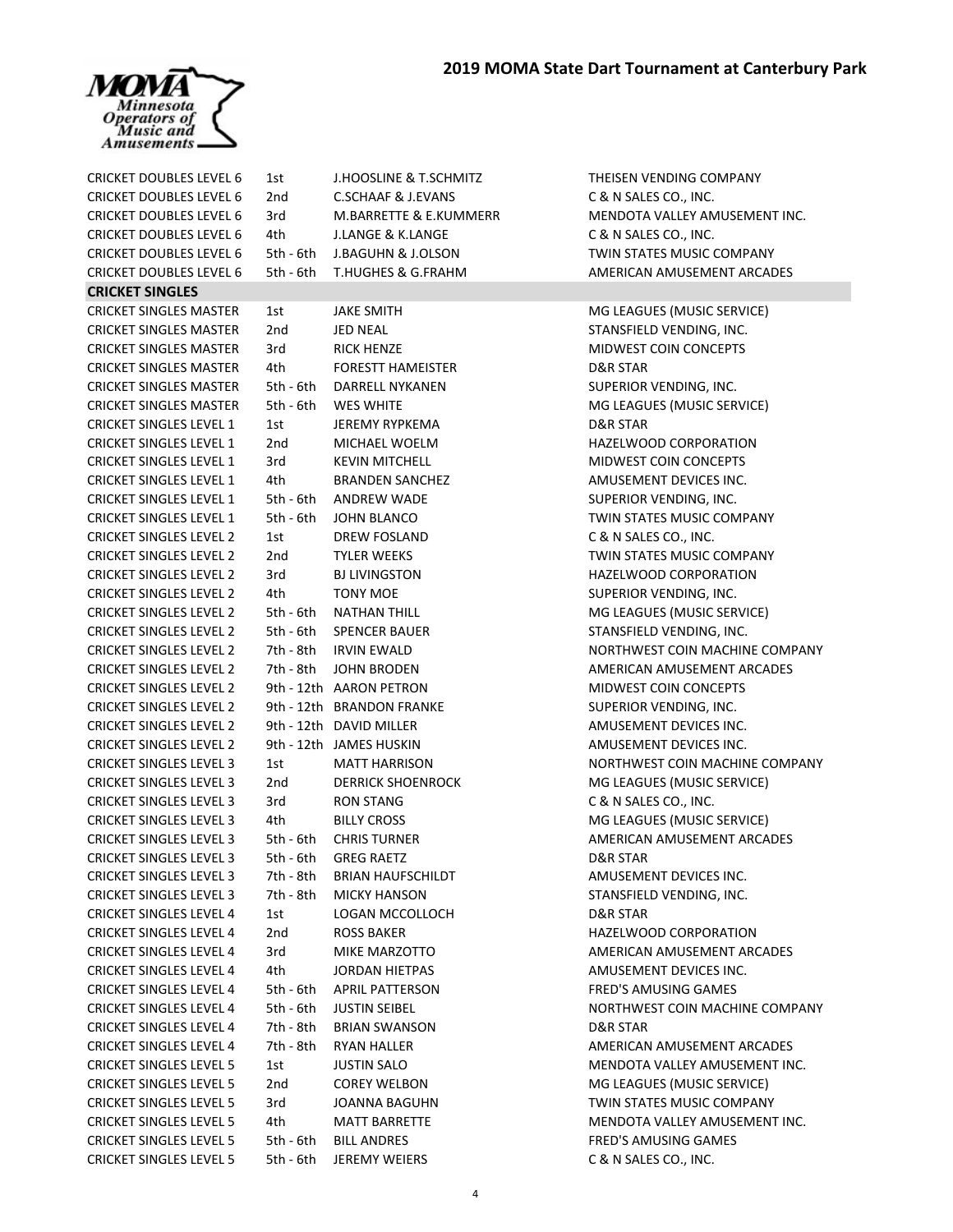

## **CRICKET TEAM**

| <b>CRICKET TEAM MASTER</b>   | 1st         | WE GOT WOOD                           | SUPERIOR VENDING, INC.         |
|------------------------------|-------------|---------------------------------------|--------------------------------|
| <b>CRICKET TEAM MASTER</b>   | 2nd         | <b>DONKEY PUNCHERS</b>                | MG LEAGUES (MUSIC SERVICE)     |
| <b>CRICKET TEAM MASTER</b>   | 3rd         | <b>BILLY &amp; THE BUTTON PUSHERS</b> | NORTHWEST COIN MACHINE COMPANY |
| <b>CRICKET TEAM MASTER</b>   | 4th         | <b>FLIGHTING IRISH</b>                | C & N SALES CO., INC.          |
| <b>CRICKET TEAM LEVEL 1</b>  | 1st         | BAZINGA 2.0                           | SUPERIOR VENDING, INC.         |
| <b>CRICKET TEAM LEVEL 1</b>  | 2nd         | <b>BLAIR HAUS</b>                     | STANSFIELD VENDING, INC.       |
| <b>CRICKET TEAM LEVEL 1</b>  | 3rd         | <b>QUACK ATTACK</b>                   | C & N SALES CO., INC.          |
| <b>CRICKET TEAM LEVEL 1</b>  | 4th         | <b>SECOND SHOT</b>                    | STANSFIELD VENDING, INC.       |
| <b>CRICKET TEAM LEVEL 1</b>  | $5th - 6th$ | <b>ROOTS</b>                          | AMUSEMENT DEVICES INC.         |
| <b>CRICKET TEAM LEVEL 1</b>  | 5th - 6th   | <b>U MAD BRO</b>                      | C & N SALES CO., INC.          |
| <b>CRICKET TEAM LEVEL 2</b>  | 1st         | DRACS ED                              | AMERICAN AMUSEMENT ARCADES     |
| <b>CRICKET TEAM LEVEL 2</b>  | 2nd         | <b>CORRAL BAR</b>                     | STANSFIELD VENDING, INC.       |
| <b>CRICKET TEAM LEVEL 2</b>  | 3rd         | <b>BULLS HITTERS</b>                  | THEISEN VENDING COMPANY        |
| <b>CRICKET TEAM LEVEL 2</b>  | 4th.        | <b>MADISON BOYS</b>                   | MG LEAGUES (MUSIC SERVICE)     |
| <b>CRICKET TEAM LEVEL 2</b>  | 5th - 6th   | 3 COCKS & A HEN                       | <b>D&amp;R STAR</b>            |
| <b>CRICKET TEAM LEVEL 2</b>  | 5th - 6th   | 4 HORSEMEN                            | THEISEN VENDING COMPANY        |
| <b>CRICKET TEAM LEVEL 3</b>  | 1st         | SANDBAGGERS                           | C & N SALES CO., INC.          |
| <b>CRICKET TEAM LEVEL 3</b>  | 2nd         | SUPERIOR KNUCKLEHEADS                 | SUPERIOR VENDING, INC.         |
| <b>CRICKET TEAM LEVEL 3</b>  | 3rd         | <b>RUSS'S REVENGE</b>                 | NORTHWEST COIN MACHINE COMPANY |
| <b>CRICKET TEAM LEVEL 3</b>  | 4th         | ITS ALWAYS SUNNY IN MN                | NORTHWEST COIN MACHINE COMPANY |
| <b>CRICKET TEAM LEVEL 3</b>  | 5th - 6th   | <b>BOXERS</b>                         | D&R STAR                       |
| <b>CRICKET TEAM LEVEL 3</b>  | 5th - 6th   | <b>TEAM DOGHOUSE</b>                  | THEISEN VENDING COMPANY        |
| <b>CRICKET TEAM LEVEL 4</b>  | 1st         | REDMAN CLUB                           | STANSFIELD VENDING, INC.       |
| <b>CRICKET TEAM LEVEL 4</b>  | 2nd         | <b>FABIO LIVES</b>                    | C & N SALES CO., INC.          |
| <b>CRICKET TEAM LEVEL 4</b>  | 3rd         | SMELLS LIKE BULLS HIT                 | AMERICAN AMUSEMENT ARCADES     |
| <b>CRICKET TEAM LEVEL 4</b>  | 4th         | <b>BIRD SAC</b>                       | C & N SALES CO., INC.          |
| <b>CRICKET TEAM LEVEL 5</b>  | 1st         | OOPS I DARTED                         | MIDWEST COIN CONCEPTS          |
| <b>CRICKET TEAM LEVEL 5</b>  | 2nd         | <b>NEWBIES</b>                        | <b>D&amp;R STAR</b>            |
| <b>CRICKET TEAM LEVEL 5</b>  | 3rd         | <b>J'S DOWN UNDER</b>                 | MIDWEST COIN CONCEPTS          |
| <b>CRICKET TEAM LEVEL 5</b>  | 4th         | <b>DOUBLE DYB</b>                     | D&R STAR                       |
| <b>MIXED 501</b>             |             |                                       |                                |
| MIXED 501 LEVEL 1            | 1st         | K.RIPP & N.LEDELL                     | MIDWEST COIN CONCEPTS          |
| MIXED 501 LEVEL 1            | 2nd         | <b>D.CLOUTE &amp; D.SARKILAHTI</b>    | SUPERIOR VENDING, INC.         |
| MIXED 501 LEVEL 1            | 3rd         | A.HUNTER & J.JENKINSON                | SUPERIOR VENDING, INC.         |
| MIXED 501 LEVEL 2            | 1st         | L.WICZEK & R.WELLMAN                  | <b>MIDWEST COIN CONCEPTS</b>   |
| MIXED 501 LEVEL 2            | 2nd         | <b>B.DIMAIO &amp; D.MARTIN</b>        | THEISEN VENDING COMPANY        |
| MIXED 501 LEVEL 2            | 3rd         | <b>B.SCHMITZ &amp; L.JANSSEN</b>      | <b>MIDWEST COIN CONCEPTS</b>   |
| MIXED 501 LEVEL 3            | 1st         | A.SMETANA & M.SMETANA                 | NORTHWEST COIN MACHINE COMPANY |
| MIXED 501 LEVEL 3            | 2nd         | K.MASLOSKI & K.BROWN                  | AMERICAN AMUSEMENT ARCADES     |
| MIXED 501 LEVEL 3            | 3rd         | C.MILLER & J.BEILKE                   | C & N SALES CO., INC.          |
| MIXED 501 LEVEL 4            | 1st         | N.EBERT & C.STEFANOC                  | C & N SALES CO., INC.          |
| MIXED 501 LEVEL 4            | 2nd         | L.KAHMEYER & S.BEATY                  | C & N SALES CO., INC.          |
| MIXED 501 LEVEL 4            | 3rd         | <b>J.MCKEE &amp; A.MCKEE</b>          | C & N SALES CO., INC.          |
| <b>MIXED CRICKET</b>         |             |                                       |                                |
| <b>MIXED CRICKET LEVEL 1</b> | 1st         | K.RIPP & N.LEDELL                     | MIDWEST COIN CONCEPTS          |
| <b>MIXED CRICKET LEVEL 1</b> | 2nd         | <b>J.SMITH &amp; H.SMITH</b>          | MG LEAGUES (MUSIC SERVICE)     |
| MIXED CRICKET LEVEL 1        | 3rd         | A.SPOTT & J.SCHREIBER                 | AMERICAN AMUSEMENT ARCADES     |
| MIXED CRICKET LEVEL 1        | 4th         | A.HUNTER & J.JENKINSON                | SUPERIOR VENDING, INC.         |
| <b>MIXED CRICKET LEVEL 2</b> | 1st         | A.SMETANA & M.SMETANA                 | NORTHWEST COIN MACHINE COMPANY |
| <b>MIXED CRICKET LEVEL 2</b> | 2nd         | A.KELLY & J.MEIDTKE                   | C & N SALES CO., INC.          |
| MIXED CRICKET LEVEL 2        | 3rd         | D.BEVERSON & J.MIDDELSTADT            | THEISEN VENDING COMPANY        |
| MIXED CRICKET LEVEL 2        | 4th         | R.RIKER & N.HANSON                    | TWIN STATES MUSIC COMPANY      |